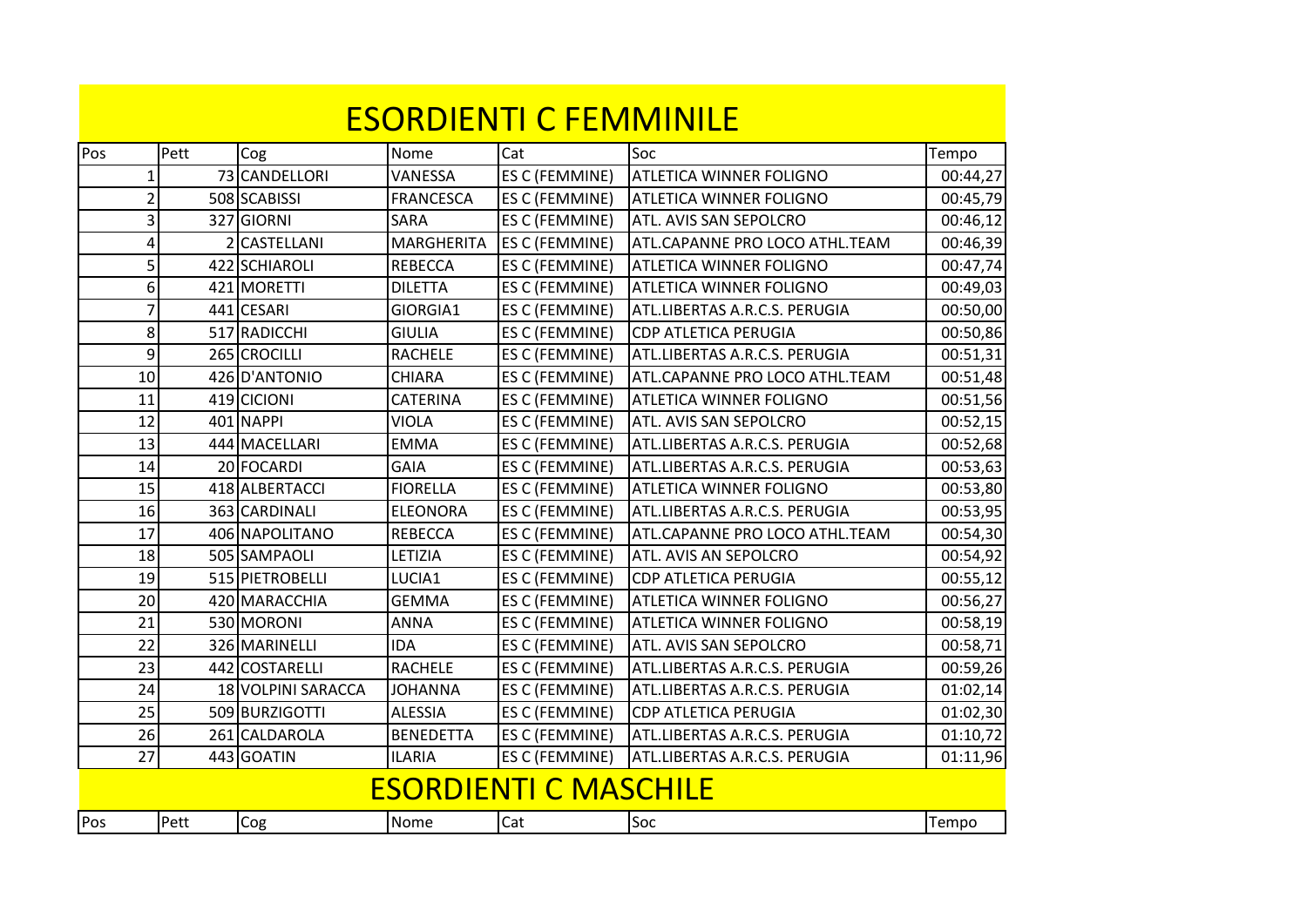| 26<br>27                       |           | 412 PIETRELLA<br>440 SMACCHI | <b>FRANCESCO</b>          | ES C (MASCHI)<br>ES C (MASCHI) | ATL.CAPANNE PRO LOCO ATHL.TEAM                                  | 00:58,65<br>00:58,89 |  |  |  |
|--------------------------------|-----------|------------------------------|---------------------------|--------------------------------|-----------------------------------------------------------------|----------------------|--|--|--|
| 25                             |           | 504 MAURO                    | <b>LUCA</b>               | ES C (MASCHI)                  | <b>CDP ATLETICA PERUGIA</b>                                     | 00:58,46             |  |  |  |
| 24                             |           | 273 GIOVAGNONI               | <b>MATTIA</b>             | ES C (MASCHI)                  | ATL.LIBERTAS A.R.C.S. PERUGIA                                   | 00:57,90             |  |  |  |
| 23                             |           | 518 TCHAMENI                 | LIONEL1                   | ES C (MASCHI)                  | CDP ATLETICA PERUGIA                                            | 00:55,13             |  |  |  |
| 22                             |           | 260 BONANNI                  | LEONARDO                  | ES C (MASCHI)                  | ATL.LIBERTAS A.R.C.S. PERUGIA                                   | 00:54,27             |  |  |  |
| 21                             |           | 469 LUCI                     | <b>DIEGO</b>              | ES C (MASCHI)                  | ATLETICA WINNER FOLIGNO                                         | 00:53,33             |  |  |  |
| 20                             |           | 439 CRISPICIANI              | <b>PIETRO</b>             | ES C (MASCHI)                  | ATL.LIBERTAS A.R.C.S. PERUGIA                                   | 00:53,07             |  |  |  |
| 19                             |           | 432 VEROLLA                  | <b>ANDREA</b>             | ES C (MASCHI)                  | <b>G.S.FILIPPIDE</b>                                            | 00:53,04             |  |  |  |
| 18                             |           | $470$ POP                    | <b>DARIO</b>              | ES C (MASCHI)                  | ATLETICA WINNER FOLIGNO                                         | 00:51,96             |  |  |  |
| 17                             |           | 502 CARDONI                  | <b>FRANCESCO</b>          | ES C (MASCHI)                  | CDP ATLETICA PERUGIA                                            | 00:51,69             |  |  |  |
| 16                             |           | 62 RICCI VITIANI             | ALESSANDRO                | ES C (MASCHI)                  | <b>ATLETICA UMBERTIDE</b>                                       | 00:51,49             |  |  |  |
| 15                             |           | 503 GREGORI                  | RICCARDO1                 | ES C (MASCHI)                  | ATL. AVIS SANSEPOLCRO                                           | 00:51,01             |  |  |  |
| 14                             |           | 460 POP                      | <b>NICOLAS</b>            | ES C (MASCHI)                  | ATLETICA WINNER FOLIGNO                                         | 00:50,91             |  |  |  |
| 13                             |           | 467 BONI                     | <b>ANDREA</b>             | ES C (MASCHI)                  | ATLETICA WINNER FOLIGNO                                         | 00:50,25             |  |  |  |
| 12                             |           | 270 FRUSTINI                 | <b>LUCIO</b>              | ES C (MASCHI)                  | ATL.LIBERTAS A.R.C.S. PERUGIA                                   | 00:48,76             |  |  |  |
| 11                             |           | 94 TACCHI                    | <b>GIACOMO</b>            | ES C (MASCHI)                  | ATLETICA WINNER FOLIGNO                                         | 00:48,30             |  |  |  |
| 10                             |           | 431 GASPERINI                | <b>GIANLUCA</b>           | ES C (MASCHI)                  | <b>G.S.FILIPPIDE</b>                                            | 00:47,55             |  |  |  |
| $\overline{9}$                 |           | 407 CARLONI                  | GIOVANNI1                 | ES C (MASCHI)                  | ATL.CAPANNE PRO LOCO ATHL.TEAM                                  | 00:45,72             |  |  |  |
| 8                              |           | 438 RAVACCHIOLI              | <b>MICHELE</b>            | ES C (MASCHI)                  | ATL.LIBERTAS A.R.C.S. PERUGIA                                   | 00:44,10<br>00:45,27 |  |  |  |
| 7                              |           | 344 GAGLIARDONI              | <b>NICOLO</b>             | ES C (MASCHI)                  | ATL.CAPANNE PRO LOCO ATHL.TEAM                                  |                      |  |  |  |
| 6                              |           | 288 CRUCIANI                 | <b>DIEGO</b>              | ES C (MASCHI)                  | <b>ATLETICA WINNER FOLIGNO</b>                                  | 00:42,30<br>00:44,06 |  |  |  |
| 5                              |           | 30 PATUMI                    | <b>GABRIELE</b>           | ES C (MASCHI)                  | ATL.LIBERTAS A.R.C.S. PERUGIA                                   |                      |  |  |  |
| 4                              |           | 266 DOTTORI                  | <b>CHRISTIAN</b>          | ES C (MASCHI)                  | ATL.LIBERTAS A.R.C.S. PERUGIA                                   | 00:42,26             |  |  |  |
| 3                              |           | 251 AGNISAN                  | <b>ELIO</b>               | ES C (MASCHI)<br>ES C (MASCHI) | ATL.CAPANNE PRO LOCO ATHL.TEAM<br>ATL.LIBERTAS A.R.C.S. PERUGIA | 00:41,44<br>00:42,20 |  |  |  |
| $\mathbf{1}$<br>$\overline{2}$ |           | 8 SORCI                      | MASSIMO1<br><b>MATTEO</b> | ES C (MASCHI)                  | <b>G.S. UISPORT AVIS TODI</b>                                   | 00:38,27             |  |  |  |
|                                | 507 TOMBA |                              |                           |                                |                                                                 |                      |  |  |  |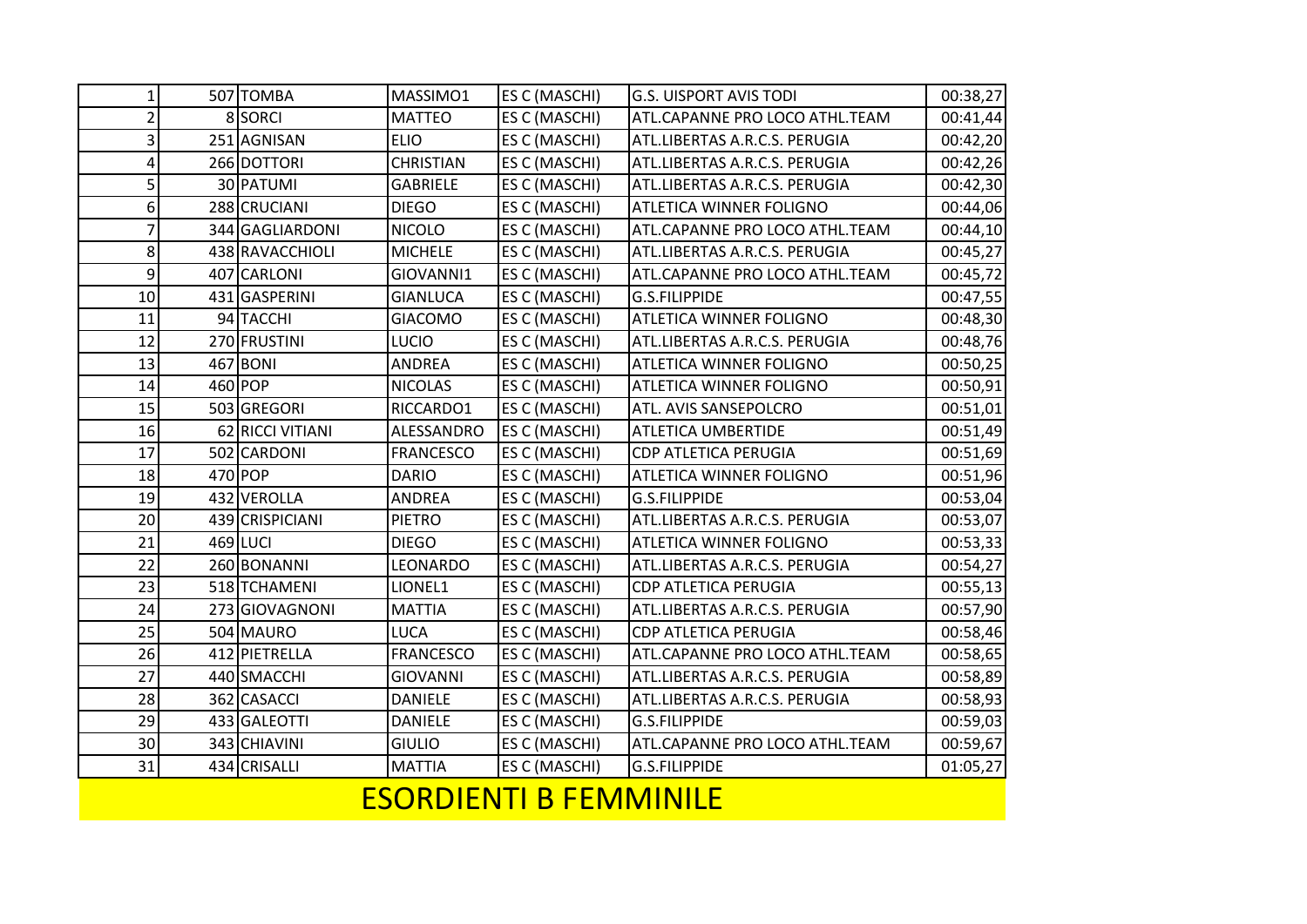| Pos            | Pett                         | Cog             | Nome             | Cat                         | Soc                            | Tempo    |  |  |
|----------------|------------------------------|-----------------|------------------|-----------------------------|--------------------------------|----------|--|--|
| 1              |                              | 331 BRIZZI      | <b>VERONICA</b>  | ES B (FEMMINE)              | ATL. AVIS SAN SEPOLCRO         | 01:33,25 |  |  |
| $\overline{c}$ |                              | 77 PROPERZI     | <b>GIULIA</b>    | ES B (FEMMINE)              | <b>ATLETICA WINNER FOLIGNO</b> | 01:39,54 |  |  |
| 3              |                              | 368 CROCILLI    | ARIANNA          | ES B (FEMMINE)              | ATL.LIBERTAS A.R.C.S. PERUGIA  | 01:41,29 |  |  |
| 4              |                              | 75 ORLANDI      | <b>AURORA</b>    | ES B (FEMMINE)              | <b>ATLETICA WINNER FOLIGNO</b> | 01:42,70 |  |  |
| 5              |                              | 56 DESIDERI     | <b>MATILDE</b>   | ES B (FEMMINE)              | <b>ATLETICA UMBERTIDE</b>      | 01:43,74 |  |  |
| 6              |                              | 449 CAVALIERI   | <b>EMMA</b>      | ES B (FEMMINE)              | ATL.LIBERTAS A.R.C.S. PERUGIA  | 01:45,46 |  |  |
| $\overline{7}$ |                              | 124 PALOMBA     | <b>NOEMI</b>     | ES B (FEMMINE)              | CDP ATLETICA PERUGIA           | 01:47,61 |  |  |
| 8              |                              | 76 GALICI       | <b>AZZURRA</b>   | ES B (FEMMINE)              | <b>ATLETICA WINNER FOLIGNO</b> | 01:47,62 |  |  |
| 9              |                              | 473 FATTORINI   | <b>MATILDE</b>   | ES B (FEMMINE)              | <b>ATLETICA WINNER FOLIGNO</b> | 01:50,09 |  |  |
| 10             |                              | 335 NAPPI       | <b>GAIA</b>      | ES B (FEMMINE)              | ATL. AVIS SAN SEPOLCRO         | 01:51,64 |  |  |
| 11             |                              | 367 TRABALZA    |                  | MARIA GIULIA ES B (FEMMINE) | ATL.LIBERTAS A.R.C.S. PERUGIA  | 01:55,29 |  |  |
| 12             |                              | 437 PATRIARCA   | <b>MICOL</b>     | ES B (FEMMINE)              | ATL.LIBERTAS A.R.C.S. PERUGIA  | 01:55,45 |  |  |
| 13             |                              | 324 MARACAGLIA  | <b>MARTINA</b>   | ES B (FEMMINE)              | ATL.CAPANNE PRO LOCO ATHL.TEAM | 01:59,54 |  |  |
| 14             |                              | 258 BARBANERA   | <b>SOFIA</b>     | ES B (FEMMINE)              | ATL.LIBERTAS A.R.C.S. PERUGIA  | 02:00,83 |  |  |
| 15             |                              | 414 TENERINI    | <b>NICOLE</b>    | ES B (FEMMINE)              | ATL.CAPANNE PRO LOCO ATHL.TEAM | 02:01,96 |  |  |
| 16             |                              | 475 SELVI       | <b>VERONICA</b>  | ES B (FEMMINE)              | <b>ATLETICA WINNER FOLIGNO</b> | 02:02,28 |  |  |
| 17             |                              | 513 FORTUNELLI  | <b>EMMA</b>      | ES B (FEMMINE)              | <b>CDP ATLETICA PERUGIA</b>    | 02:08,88 |  |  |
| 18             |                              | 472 CALCOLA     | <b>LUCREZIA</b>  | ES B (FEMMINE)              | <b>ATLETICA WINNER FOLIGNO</b> | 02:08,91 |  |  |
| 19             |                              | 450 PERUZZI     | <b>ESTER</b>     | ES B (FEMMINE)              | ATL.LIBERTAS A.R.C.S. PERUGIA  | 02:10,28 |  |  |
| 20             |                              | 512 FOKO WOUASI | KASSANDRA        | ES B (FEMMINE)              | <b>CDP ATLETICA PERUGIA</b>    | 02:21,96 |  |  |
| 21             |                              | 514 MENCONI     | <b>AZZURRA</b>   | ES B (FEMMINE)              | <b>CDP ATLETICA PERUGIA</b>    | 02:25,35 |  |  |
|                | <u>ESORDIENTI B MASCHILI</u> |                 |                  |                             |                                |          |  |  |
| Pos            | Pett                         | Cog             | Nome             | Cat                         | <b>Soc</b>                     | Tempo    |  |  |
| $\mathbf{1}$   |                              | 95 CRUCIANI     | <b>LUCA</b>      | ES B (MASCHI)               | <b>ATLETICA WINNER FOLIGNO</b> | 01:29,34 |  |  |
| $\overline{2}$ |                              | 38 PATUMI       | <b>FRANCESCO</b> | ES B (MASCHI)               | ATL.LIBERTAS A.R.C.S. PERUGIA  | 01:30,97 |  |  |
| 3              |                              | 478 BALDINI     | <b>GABRIEL</b>   | ES B (MASCHI)               | <b>ATLETICA WINNER FOLIGNO</b> | 01:31,00 |  |  |
| 4              |                              | 336 GIORNI      | <b>DAVIDE</b>    | ES B (MASCHI)               | ATL. AVIS SAN SEPOLCRO         | 01:31,65 |  |  |
| 5              |                              | 9 ALUNNI        | LEONARDO         | ES B (MASCHI)               | ATL.CAPANNE PRO LOCO ATHL.TEAM | 01:35,75 |  |  |
| 6              |                              | 320 PANTALLA    | SAMUELE1         | ES B (MASCHI)               | ATL.CAPANNE PRO LOCO ATHL.TEAM | 01:36,93 |  |  |
| 7              |                              | 33 CIRIMBILLI   | <b>FRANCESCO</b> | ES B (MASCHI)               | ATL.LIBERTAS A.R.C.S. PERUGIA  | 01:38,49 |  |  |
| 8              |                              | 96 LEPRI        | <b>DAVIDE</b>    | ES B (MASCHI)               | ATLETICA WINNER FOLIGNO        | 01:38,61 |  |  |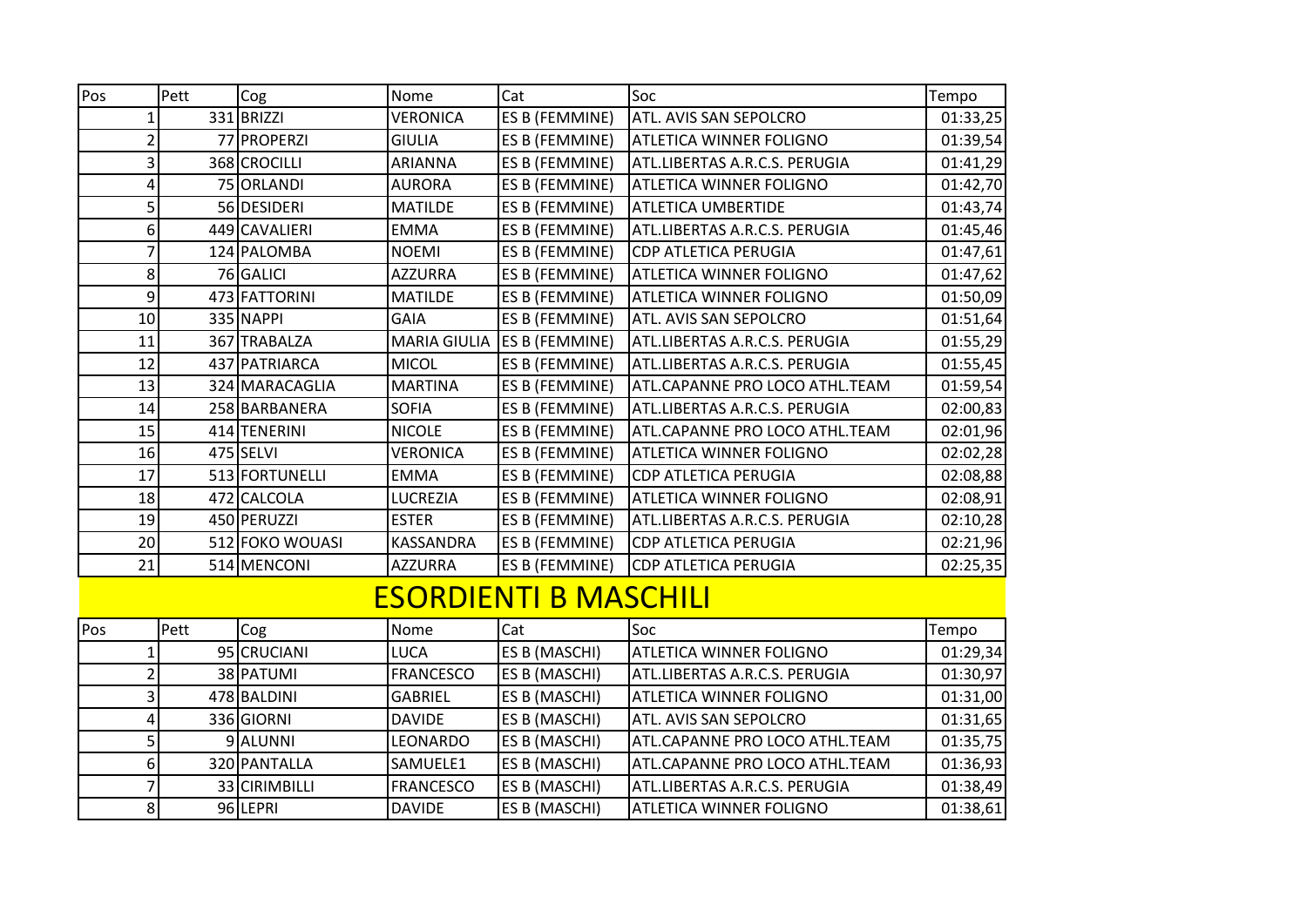| $\overline{9}$ |                               | 481 SCIAVARTINI    | <b>RICCARDO</b>            | ES B (MASCHI)        | <b>ATLETICA WINNER FOLIGNO</b> | 01:40,56 |  |  |  |
|----------------|-------------------------------|--------------------|----------------------------|----------------------|--------------------------------|----------|--|--|--|
| 10             |                               | 64 RICCI VITIANI   | <b>FILIPPO</b>             | ES B (MASCHI)        | <b>ATLETICA UMBERTIDE</b>      | 01:41,06 |  |  |  |
| 11             |                               | 332 MONINI         | <b>LIBERO</b>              | ES B (MASCHI)        | ATL. AVIS SAN SEPOLCRO         | 01:42,12 |  |  |  |
| 12             |                               | 445 GIOVAGNOLI     | <b>GIOELE</b>              | ES B (MASCHI)        | ATL.LIBERTAS A.R.C.S. PERUGIA  | 01:42,22 |  |  |  |
| 13             |                               | 523 COMES          | XAVIER ANTON ES B (MASCHI) |                      | <b>ATLETICA UMBERTIDE</b>      | 01:43,04 |  |  |  |
| 14             |                               | 477 SALUSTRI       | <b>CRISTIAN</b>            | ES B (MASCHI)        | <b>ATLETICA WINNER FOLIGNO</b> | 01:43,24 |  |  |  |
| 15             |                               | 329 MARTINI        | <b>FILIPPO</b>             | ES B (MASCHI)        | ATL. AVIS SAN SEPOLCRO         | 01:43,79 |  |  |  |
| 16             |                               | 447 PECETTI        | <b>FRANCESCO</b>           | ES B (MASCHI)        | ATL.LIBERTAS A.R.C.S. PERUGIA  | 01:44,54 |  |  |  |
| 17             |                               | 303 CARDUCCI       | ALESSANDRO                 | ES B (MASCHI)        | <b>ATLETICA WINNER FOLIGNO</b> | 01:44,69 |  |  |  |
| 18             |                               | 65 PINZAGLIA       | <b>ACHILLE</b>             | ES B (MASCHI)        | <b>ATLETICA UMBERTIDE</b>      | 01:44,84 |  |  |  |
| 19             |                               | 446 CRISPICIANI    | SAMUELE                    | ES B (MASCHI)        | ATL.LIBERTAS A.R.C.S. PERUGIA  | 01:47,77 |  |  |  |
| 20             |                               | 408 FOCAIA         | <b>MATTEO</b>              | ES B (MASCHI)        | ATL.CAPANNE PRO LOCO ATHL.TEAM | 01:49,09 |  |  |  |
| 21             |                               | 411 DI MICCO       | ALESSANDRO                 | ES B (MASCHI)        | ATL.CAPANNE PRO LOCO ATHL.TEAM | 01:49,20 |  |  |  |
| 22             |                               | 35 MALORGIO        | <b>LUCA</b>                | ES B (MASCHI)        | ATL.LIBERTAS A.R.C.S. PERUGIA  | 01:49,38 |  |  |  |
| 23             |                               | 31BUCO             | RICCARDO                   | ES B (MASCHI)        | ATL.LIBERTAS A.R.C.S. PERUGIA  | 01:52,45 |  |  |  |
| 24             |                               | 526 MAZZA          | <b>MATTEO</b>              | ES B (MASCHI)        | <b>G.S.FILIPPIDE</b>           | 01:53,79 |  |  |  |
| 25             |                               | 317 SCAFATI        | <b>FRANCESCO</b>           | ES B (MASCHI)        | ATL.CAPANNE PRO LOCO ATHL.TEAM | 01:54,37 |  |  |  |
| 26             |                               | 463 TORTOIOLI      | ALESSANDRO1                | <b>ES B (MASCHI)</b> | ATL.CAPANNE PRO LOCO ATHL.TEAM | 01:54,38 |  |  |  |
| 27             |                               | 448 SMACCHI        | <b>DAVID</b>               | ES B (MASCHI)        | ATL.LIBERTAS A.R.C.S. PERUGIA  | 01:55,50 |  |  |  |
| 28             |                               | 34 VOLPINI SARACCA | ALEXANDER                  | ES B (MASCHI)        | ATL.LIBERTAS A.R.C.S. PERUGIA  | 01:58,41 |  |  |  |
| 29             |                               | 466 CANESTRELLI    | <b>TOMMASO</b>             | ES B (MASCHI)        | ATL.CAPANNE PRO LOCO ATHL.TEAM | 01:58,76 |  |  |  |
| 30             |                               | 156 MAGALETTA      | <b>DANIELE</b>             | ES B (MASCHI)        | <b>G.S.FILIPPIDE</b>           | 02:01,06 |  |  |  |
| 31             |                               | 480 MIGLIOSI       | <b>MATTIA</b>              | ES B (MASCHI)        | ATLETICA WINNER FOLIGNO        | 02:03,46 |  |  |  |
| 32             |                               | 476 PALETTA        | <b>RICCARDO</b>            | ES B (MASCHI)        | ATLETICA WINNER FOLIGNO        | 02:07,62 |  |  |  |
| 33             |                               | 533 PAZZAGLIA      | SAMUELE                    | ES B (MASCHI)        | <b>ATLETICA UMBERTIDE</b>      | 02:07,95 |  |  |  |
| 34             |                               | 479 MATTIOLI       | <b>MATTEO</b>              | ES B (MASCHI)        | <b>ATLETICA WINNER FOLIGNO</b> | 02:13,00 |  |  |  |
| 35             |                               | 63 SACCHETTI       | <b>GIUSEPPE</b>            | ES B (MASCHI)        | <b>ATLETICA UMBERTIDE</b>      | 02:13,68 |  |  |  |
| 36             |                               | 409 SIMONCINI      | <b>MAXIM</b>               | ES B (MASCHI)        | ATL.CAPANNE PRO LOCO ATHL.TEAM | 02:14,66 |  |  |  |
| 37             |                               | 262 CALDAROLA      | <b>DAVIDE</b>              | ES B (MASCHI)        | ATL.LIBERTAS A.R.C.S. PERUGIA  | 02:18,55 |  |  |  |
| 38             |                               | 307 GAVAGNI        | <b>MARCO</b>               | ES B (MASCHI)        | ATL. AVIS SAN SEPOLCRO         | 02:46,21 |  |  |  |
|                | <b>ESORDIENTI A FEMMINILE</b> |                    |                            |                      |                                |          |  |  |  |
| Pos            | Pett                          | Cog                | Nome                       | Cat                  | Soc                            | Tempo    |  |  |  |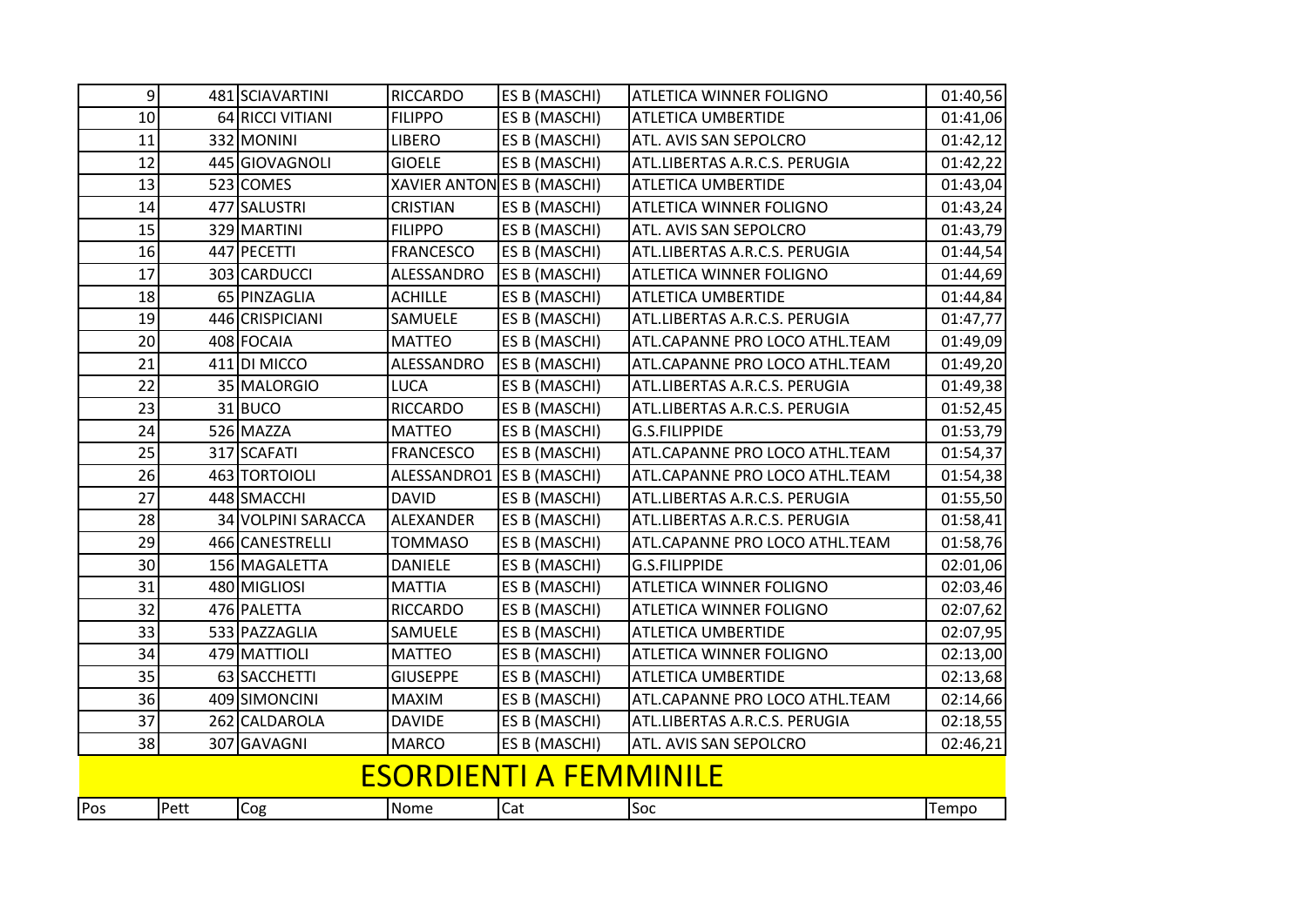|     | $\mathbf 1$             | 79 CRUCIANI     | <b>GAIA</b>      | ES A (FEMMINE)               | <b>ATLETICA WINNER FOLIGNO</b> | 02:23,02 |
|-----|-------------------------|-----------------|------------------|------------------------------|--------------------------------|----------|
|     | $\overline{2}$          | 22 GIORGI       | <b>LINDA</b>     | ES A (FEMMINE)               | ATL.LIBERTAS A.R.C.S. PERUGIA  | 02:23,68 |
|     | $\overline{\mathbf{3}}$ | 86 BONIFAZI     | <b>FRANCESCA</b> | ES A (FEMMINE)               | ATLETICA WINNER FOLIGNO        | 02:25,00 |
|     | 4                       | 279 VINTI       | <b>FRANCESCA</b> | ES A (FEMMINE)               | ATL.LIBERTAS A.R.C.S. PERUGIA  | 02:30,13 |
|     | 5                       | 462 TITOLI      | <b>STELLA</b>    | ES A (FEMMINE)               | ATL.CAPANNE PRO LOCO ATHL.TEAM | 02:30,50 |
|     | 6                       | 23 BELLEZZA     | <b>DAHABO</b>    | ES A (FEMMINE)               | ATL.LIBERTAS A.R.C.S. PERUGIA  | 02:35,20 |
|     | $\overline{7}$          | 488 SALUSTRI    | <b>AURORA</b>    | ES A (FEMMINE)               | <b>ATLETICA WINNER FOLIGNO</b> | 02:38,88 |
|     | 8                       | 80 GALICI       | <b>SOFIA</b>     | ES A (FEMMINE)               | ATLETICA WINNER FOLIGNO        | 02:42,13 |
|     | 9                       | 286 BOVI        | <b>ALICE</b>     | ES A (FEMMINE)               | ATLETICA WINNER FOLIGNO        | 02:45,51 |
| 10  |                         | 487 MICHELINI   | SILVIA           | ES A (FEMMINE)               | ATLETICA WINNER FOLIGNO        | 02:51,00 |
| 11  |                         | 455 CRUCIANI    | <b>VIRGINIA</b>  | ES A (FEMMINE)               | ATL.LIBERTAS A.R.C.S. PERUGIA  | 02:51,44 |
| 12  |                         | 532 PIETRANGELI | <b>CHIARA</b>    | ES A (FEMMINE)               | ATLETICA WINNER FOLIGNO        | 02:54,23 |
| 13  |                         | 245 MACCIONI    | <b>REBECCA</b>   | ES A (FEMMINE)               | ATL.CAPANNE PRO LOCO ATHL.TEAM | 02:56,48 |
| 14  |                         | 482 CICIONI     | <b>VITTORIA</b>  | ES A (FEMMINE)               | <b>ATLETICA WINNER FOLIGNO</b> | 02:58,30 |
| 15  |                         | 456 RUBECA      | <b>ARIANNA</b>   | ES A (FEMMINE)               | ATL.LIBERTAS A.R.C.S. PERUGIA  | 03:03,48 |
| 16  |                         | 373 MONTECUCCO  | <b>CHIARA</b>    | ES A (FEMMINE)               | ATL.LIBERTAS A.R.C.S. PERUGIA  | 03:12,85 |
| 17  |                         | 510 BURZIGOTTI  | <b>MARTINA</b>   | ES A (FEMMINE)               | CDP ATLETICA PERUGIA           | 03:39,97 |
| 18  |                         | 337 FONTANA     | <b>CRISTINA</b>  | ES A (FEMMINE)               | ATL. AVIS SAN SEPOLCRO         | 03:41,90 |
| 19  |                         | 428 FRATINI     | <b>GAIA</b>      | ES A (FEMMINE)               | <b>G.S.FILIPPIDE</b>           | 03:49,75 |
| 20  |                         | 486 BOSI        | <b>SILVIA</b>    | ES A (FEMMINE)               | ATLETICA WINNER FOLIGNO        | 03:50,44 |
|     |                         |                 |                  | <u>ESORDIENTI A MASCHILI</u> |                                |          |
| Pos | Pett                    | Cog             | Nome             | Cat                          | Soc                            | Tempo    |
|     | 1                       | 40 BELLEZZA     | SELHADIN         | ES A (MASCHI)                | ATL.LIBERTAS A.R.C.S. PERUGIA  | 02:19,98 |
|     | $\overline{c}$          | 534 MENICONI    | <b>FILIPPO</b>   | ES A (MASCHI)                | ATLETICA WINNER FOLIGNO        | 02:20,74 |
|     | 3                       | 44 TRABALZA     | <b>DANIELE</b>   | ES A (MASCHI)                | ATL.LIBERTAS A.R.C.S. PERUGIA  | 02:21,28 |
|     | 4                       | 47 MAGHINI      | <b>FILIPPO</b>   | ES A (MASCHI)                | ATL.LIBERTAS A.R.C.S. PERUGIA  | 02:25,48 |
|     | 5                       | 429 FERRARA     | ARUN             | ES A (MASCHI)                | <b>G.S.FILIPPIDE</b>           | 02:25,63 |
|     | 6                       | 490 DEDA        | <b>ARMANDO</b>   | ES A (MASCHI)                | <b>ATLETICA WINNER FOLIGNO</b> | 02:28,27 |
|     | $\overline{7}$          | 41 EPIFANIO     | <b>FRANCESCO</b> | ES A (MASCHI)                | ATL.LIBERTAS A.R.C.S. PERUGIA  | 02:30,52 |
|     | 8                       | 13 BARTOLI      | <b>LORENZO</b>   | ES A (MASCHI)                | ATL.CAPANNE PRO LOCO ATHL.TEAM | 02:30,82 |
|     | 9                       | 163 MAGALETTA   | LORENZO          | ES A (MASCHI)                | <b>G.S.FILIPPIDE</b>           | 02:32,89 |
| 10  |                         | 494 VALENTINI   | <b>ALFREDO</b>   | ES A (MASCHI)                | ATLETICA WINNER FOLIGNO        | 02:33,12 |
|     |                         |                 |                  |                              |                                |          |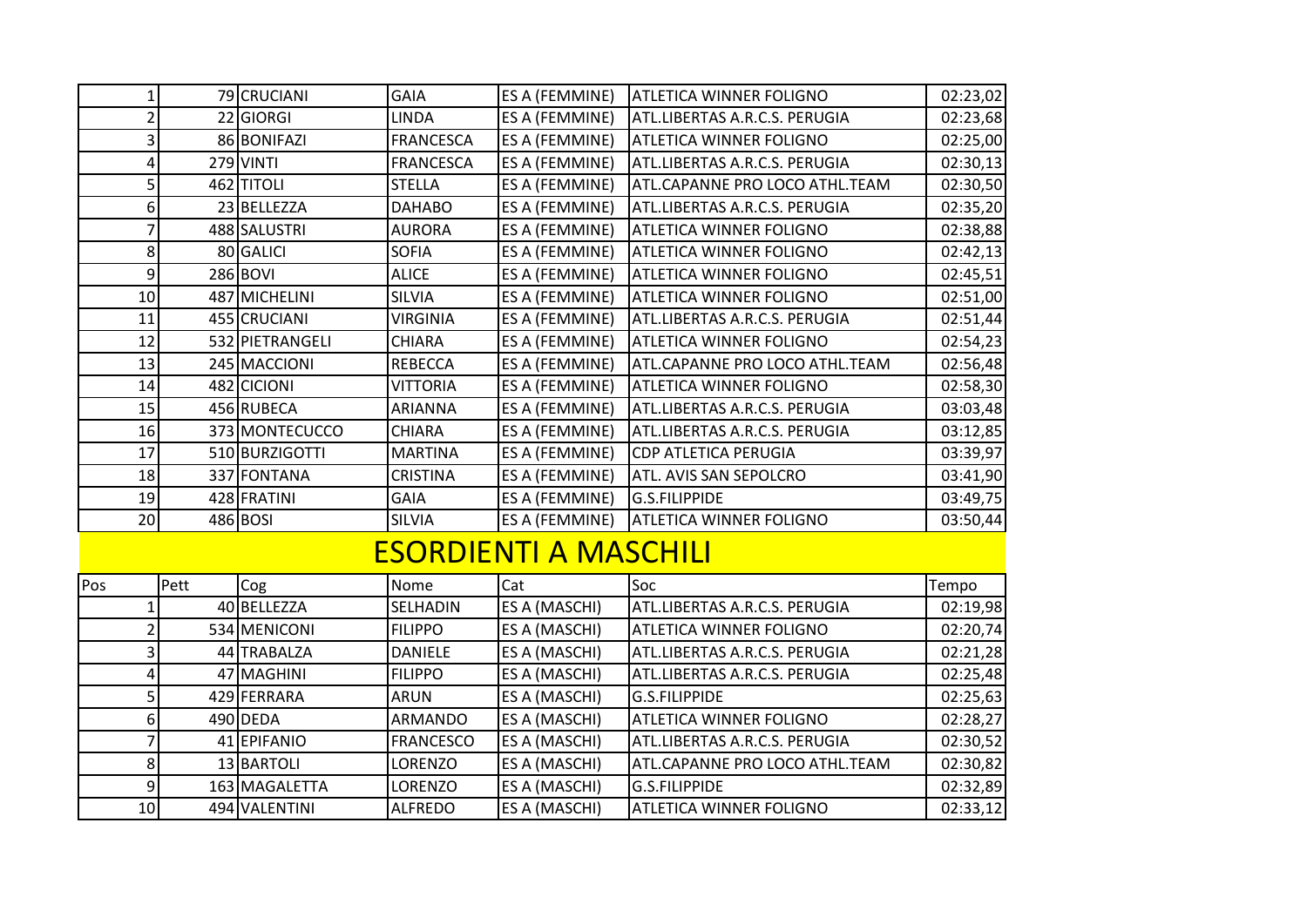| 11              | 39 FOCARDI     | <b>DAVIDE</b>   | ES A (MASCHI)  | ATL.LIBERTAS A.R.C.S. PERUGIA  | 02:38,30 |
|-----------------|----------------|-----------------|----------------|--------------------------------|----------|
| 12              | 48 BROCCOLETTI | <b>MATTEO</b>   | ES A (MASCHI)  | ATL.LIBERTAS A.R.C.S. PERUGIA  | 02:45,81 |
| 13              | 491 GIORDANO   | <b>ANDREA</b>   | ES A (MASCHI)  | <b>ATLETICA WINNER FOLIGNO</b> | 02:48,22 |
| 14              | 43 ROMANO      | IMATTEO         | ES A (MASCHI)  | ATL.LIBERTAS A.R.C.S. PERUGIA  | 02:48,78 |
| 15              | 522 BARBAN     | <b>ANGELO</b>   | ES A (MASCHI)  | <b>ATLETICA UMBERTIDE</b>      | 02:53,05 |
| 16              | 465 BATTAGLINI | <b>GIOVANNI</b> | ES A (MASCHI)  | ATL.CAPANNE PRO LOCO ATHL.TEAM | 03:03,70 |
| 17 <sup>1</sup> | 453 BICORGNI   | <b>LUCA</b>     | ES A (MASCHI)  | ATL.LIBERTAS A.R.C.S. PERUGIA  | 03:08,01 |
| 18              | 489 BURGANTI   | <b>RICCARDO</b> | ES A (MASCHI)  | <b>ATLETICA WINNER FOLIGNO</b> | 03:08,77 |
| 19              | 493 MASCIA     | <b>GIOELE</b>   | ES A (MASCHI)  | ATLETICA WINNER FOLIGNO        | 03:08,88 |
| 20 <sup>1</sup> | 531 MORONI     | ALESSANDRO      | ES A (MASCHI)  | <b>ATLETICA WINNER FOLIGNO</b> | 03:13,62 |
| 21              | 339 TORRIOLI   | <b>LUCA</b>     | ES A (MASCHI)  | ATL. AVIS SAN SEPOLCRO         | 03:15,90 |
| 22              | 454 MACELLARI  | MICHELE1        | ES A (MASCHI)  | ATL.LIBERTAS A.R.C.S. PERUGIA  | 03:16,00 |
| 23              | 485 PICCININI  | <b>AURORA</b>   | ES A (FEMMINE) | <b>ATLETICA WINNER FOLIGNO</b> | 03:40,06 |
| 24              | 492 LUZI       | <b>ANDREA</b>   | ES A (MASCHI)  | <b>ATLETICA WINNER FOLIGNO</b> | 03:42,22 |
| 25              | 529 HANELLI    | <b>DANIELE</b>  | ES A (MASCHI)  | <b>G.S.FILIPPIDE</b>           | 03:45,73 |
| 26              | 452 CARDAIOLI  | SAMUELE1        | ES A (MASCHI)  | ATL.LIBERTAS A.R.C.S. PERUGIA  | 04:01,92 |

## RAGAZZE

| Pos             | Pett | Cog              | Nome            | Cat            | Soc                            | Tempo    |
|-----------------|------|------------------|-----------------|----------------|--------------------------------|----------|
|                 |      | 24 FRACASSINI    | MELISSA         | RAGAZZE        | ATL.LIBERTAS A.R.C.S. PERUGIA  | 04:15,84 |
|                 |      | 525 PARRINI      | <b>FLAVIA</b>   | RAGAZZE        | <b>G.S.FILIPPIDE</b>           | 04:30,45 |
|                 |      | 6 RAMACCIATI     | <b>ELENA</b>    | RAGAZZE        | ATL.CAPANNE PRO LOCO ATHL.TEAM | 04:33,65 |
| 41              |      | 5 PAOLONI        | <b>ELISA</b>    | RAGAZZE        | ATL.CAPANNE PRO LOCO ATHL.TEAM | 04:34,29 |
| 51              |      | 278 VINTI        | <b>FEDERICA</b> | <b>RAGAZZE</b> | ATL.LIBERTAS A.R.C.S. PERUGIA  | 04:45,52 |
| 61              |      | 60 PITOCCHI      | YASMIN          | RAGAZZE        | <b>ATLETICA UMBERTIDE</b>      | 04:47,13 |
|                 |      | 528 ACCO         | <b>MONICA</b>   | RAGAZZE        | POD. ILCAMPINO                 | 04:57,13 |
| 81              |      | 458 CALDAIOLI    | <b>NOEMI</b>    | RAGAZZE        | ATL.LIBERTAS A.R.C.S. PERUGIA  | 04:59,01 |
| 91              |      | 519 RENZINI      | <b>MARTINA</b>  | <b>RAGAZZE</b> | ATLETICA UMBERTIDE             | 05:09,95 |
| 10 <sup>1</sup> |      | 520 PALAZZOLI    | <b>MARTA</b>    | RAGAZZE        | <b>ATLETICA UMBERTIDE</b>      | 05:11,27 |
| 11              |      | 521 CECCHETTI    | <b>ALESSIA</b>  | RAGAZZE        | ATLETICA UMBERTIDE             | 05:11,56 |
| 12              |      | 26 MAGHINI       | <b>MATILDE</b>  | RAGAZZE        | ATL.LIBERTAS A.R.C.S. PERUGIA  | 05:16,65 |
| 13              |      | 435 BELARDINELLI | <b>SOFIA</b>    | RAGAZZE        | G.S.FILIPPIDE                  | 05:19,03 |
| 14              |      | 497 COCCIA       | <b>BEATRICE</b> | RAGAZZE        | <b>ATLETICA WINNER FOLIGNO</b> | 05:23,37 |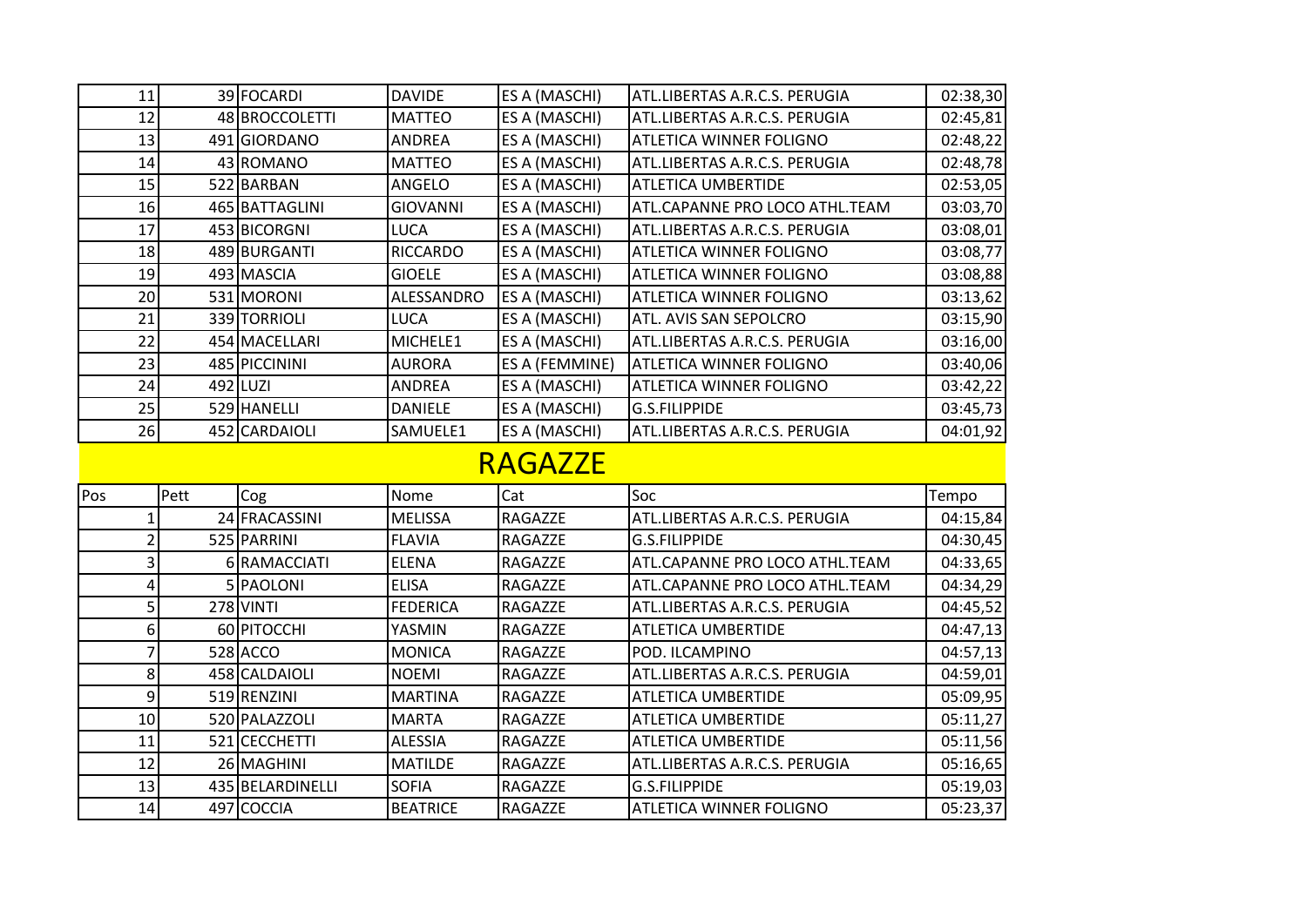| 15             |                         | 464 BATTAGLINI   | CECILIA1         | RAGAZZE        | ATL.CAPANNE PRO LOCO ATHL.TEAM | 05:33,08 |  |  |  |  |
|----------------|-------------------------|------------------|------------------|----------------|--------------------------------|----------|--|--|--|--|
| 16             |                         | 498 MULILLO      | <b>SAULINA</b>   | RAGAZZE        | <b>ATLETICA WINNER FOLIGNO</b> | 05:44,23 |  |  |  |  |
| 17             |                         | 496 MAZZONI      | <b>AURORA</b>    | RAGAZZE        | ATLETICA WINNER FOLIGNO        | 06:13,65 |  |  |  |  |
| 18             |                         | 527 PACCHIAROTTI | <b>REBECCA</b>   | RAGAZZE        | ATLETICA WINNER FOLIGNO        | 06:34,47 |  |  |  |  |
| 19             |                         | 153 TRAORE       | <b>NOFEMA</b>    | RAGAZZE        | <b>G.S.FILIPPIDE</b>           | 06:57,44 |  |  |  |  |
| <b>RAGAZZI</b> |                         |                  |                  |                |                                |          |  |  |  |  |
| Pos            | Pett                    | Cog              | Nome             | Cat            | Soc                            | Tempo    |  |  |  |  |
|                | 1                       | 102 FELIZIANI    | <b>STEFANO</b>   | <b>RAGAZZI</b> | ATLETICA WINNER FOLIGNO        | 03:46,87 |  |  |  |  |
|                | $\overline{2}$          | 404 SAMPAOLI     | <b>ARON</b>      | <b>RAGAZZI</b> | ATL. AVIS SAN SEPOLCRO         | 03:49,27 |  |  |  |  |
|                | $\overline{\mathsf{3}}$ | 103 PROPERZI     | <b>LORENZO</b>   | <b>RAGAZZI</b> | <b>ATLETICA WINNER FOLIGNO</b> | 03:57,66 |  |  |  |  |
|                | 4                       | 104 BINUCCI      | <b>DANIELE</b>   | <b>RAGAZZI</b> | ATLETICA WINNER FOLIGNO        | 03:57,86 |  |  |  |  |
|                | $\mathsf{S}$            | 52 TRABALZA      | <b>MATTEO</b>    | <b>RAGAZZI</b> | ATL.LIBERTAS A.R.C.S. PERUGIA  | 04:10,52 |  |  |  |  |
|                | 6                       | 304 CARDUCCI     | <b>ANDREA</b>    | <b>RAGAZZI</b> | <b>ATLETICA WINNER FOLIGNO</b> | 04:15,56 |  |  |  |  |
|                | $\overline{7}$          | 427 BARTILUCCI   | <b>MATTIA</b>    | <b>RAGAZZI</b> | <b>G.S.FILIPPIDE</b>           | 04:16,41 |  |  |  |  |
|                | 8                       | 16 GIGLIETTI     | LORENZO          | <b>RAGAZZI</b> | ATL.CAPANNE PRO LOCO ATHL.TEAM | 04:21,45 |  |  |  |  |
|                | $\overline{9}$          | 167 TOPINI       | LORENZO          | <b>RAGAZZI</b> | <b>G.S.FILIPPIDE</b>           | 04:24,66 |  |  |  |  |
| 11             |                         | 50 GORI          | LEONARDO         | <b>RAGAZZI</b> | ATL.LIBERTAS A.R.C.S. PERUGIA  | 04:26,66 |  |  |  |  |
| 12             |                         | 416 CHIARINI     | <b>LEONARDO</b>  | <b>RAGAZZI</b> | ATL. AVIS SAN SEPOLCRO         | 04:29,15 |  |  |  |  |
| 13             |                         | 457 TRABALZA     | <b>ANDREA</b>    | <b>RAGAZZI</b> | ATL.LIBERTAS A.R.C.S. PERUGIA  | 04:30,11 |  |  |  |  |
| 14             |                         | 99 MORONCINI     | <b>FILIPPO</b>   | <b>RAGAZZI</b> | ATLETICA WINNER FOLIGNO        | 04:30,71 |  |  |  |  |
| 15             |                         | 101 BRUNELLI     | <b>FRANCESCO</b> | <b>RAGAZZI</b> | ATLETICA WINNER FOLIGNO        | 04:37,43 |  |  |  |  |
| 16             |                         | 501 FAKAR        | <b>MOHMED</b>    | <b>RAGAZZI</b> | PODISTICA IL CAMPINO           | 04:45,80 |  |  |  |  |
| 17             |                         | 413 GIGLIETTI    | <b>FABRIZIO</b>  | <b>RAGAZZI</b> | ATL.CAPANNE PRO LOCO ATHL.TEAM | 04:46,37 |  |  |  |  |
| 18             |                         | 293 FUMI         | <b>GIOVANNI</b>  | <b>RAGAZZI</b> | ATL.LIBERTAS A.R.C.S. PERUGIA  | 04:53,44 |  |  |  |  |
| 19             |                         | 405 BURCHINI     | <b>MACOL</b>     | <b>RAGAZZI</b> | ATL. AVIS SAN SEPOLCRO         | 05:06,42 |  |  |  |  |
| 20             |                         | 415 PIOMBONI     | <b>FABIO</b>     | <b>RAGAZZI</b> | ATL. AVIS SAN SEPOLCRO         | 05:06,79 |  |  |  |  |
| 21             |                         | $499$ RAIO       | <b>FRANCESCO</b> | <b>RAGAZZI</b> | ATLETICA WINNER FOLIGNO        | 05:08,23 |  |  |  |  |
| 22             |                         | 271 GIOVAGNONI   | <b>CRISTIAN</b>  | <b>RAGAZZI</b> | ATL.LIBERTAS A.R.C.S. PERUGIA  | 05:26,14 |  |  |  |  |
|                |                         |                  |                  | <b>CADETTE</b> |                                |          |  |  |  |  |
| Pos            | Pett                    | Cog              | Nome             | Cat            | Soc                            | Tempo    |  |  |  |  |
|                | 1                       | 28 MARTINETTI    | ANASTASIA        | <b>CADETTE</b> | ATL.LIBERTAS A.R.C.S. PERUGIA  | 07:41,45 |  |  |  |  |
|                |                         |                  |                  |                |                                |          |  |  |  |  |